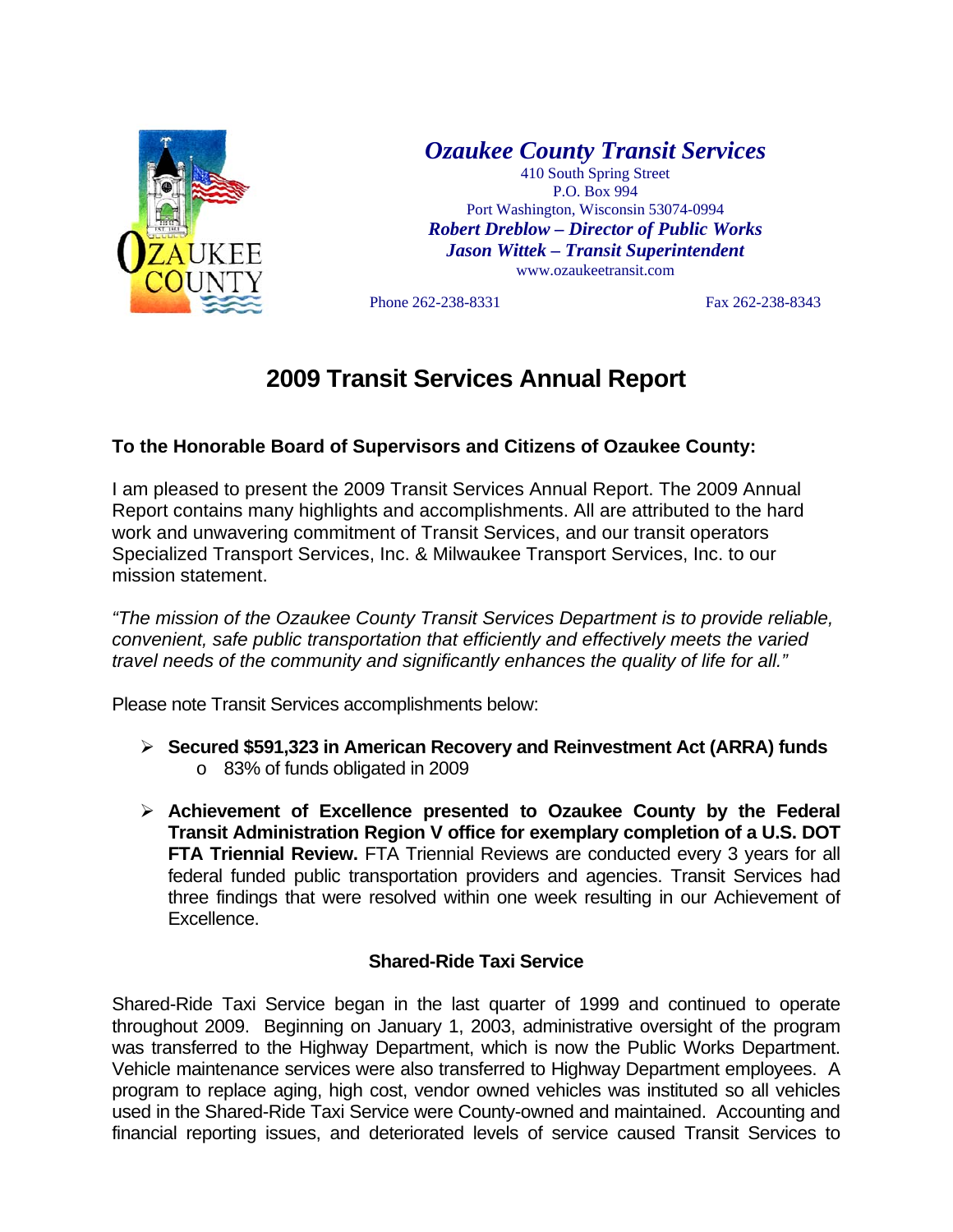cancel its agreement for service with its previous vendor, G & G Enterprises on December 31, 2005. Specialized Transport Services, Inc. (STS) was selected to replace G & G as the contractor to provide drivers and dispatch services. STS began operating the Shared-Ride Taxi Service on January 2, 2006, under a five year umbrella contract.

Our Shared-Ride Taxi Service continued to be an essential public service for our citizen riders in 2009, providing 71,776 rides. 52% or 37,197 rides were provided to disabled riders. 18% or 13,091 rides were provided to elderly riders. The Shared-Ride Taxi Service experienced a 4.3% decline in overall ridership, likely attributed to the elimination of shuttle routes in 2009 because of a decline in employment activity. Shared-Ride Taxi Service is a vital specialized transportation assistance program and transit service.

Please note Shared-Ride Taxi accomplishments below:

- ¾ **Three new Shared-Ride Taxi wheel-chair accessible mini-buses cycled into service in 2009**
- ¾ **Free New Years Eve Taxi Service was provided at no cost to the County.** Transit Services received donations from Beer Capitol Distributing and Columbia St. Mary's to recover all operations costs.

The following ridership chart provides a detailed comparison of ridership for the taxi and shuttle programs, since operation began:

| Year | Taxi<br><b>Rides</b> | <b>Shuttle</b><br><b>Rides</b> | <b>Total</b> |
|------|----------------------|--------------------------------|--------------|
| 2009 | 71,776               |                                | 71,776       |
| 2008 | 70,382               | 4,671                          | 75,053       |
| 2007 | 67,408               | 5,811                          | 73,219       |
| 2006 | 64,274               | 6,381                          | 70,655       |
| 2005 | 68,614               | 3,604                          | 72,218       |
| 2004 | 67,086               | 3,358                          | 70,444       |
| 2003 | 60,762               | 4,576                          | 65,338       |
| 2002 | 55,433               | 7,039                          | 62,472       |
| 2001 | 48,429               | 8,891                          | 57,320       |
| 2000 | 44,978               | N/A                            | 44,978       |
| 1999 | 35,123               | N/A                            | 35,123       |
| 1998 | 23,991               | N/A                            | 23,991       |

2009 fare box revenue was \$158,133. Total operating expenditures for 2009 are currently estimated at \$1,366,713. As of this time, the final figures for State and Federal aid, and other revenue for Transit Services are estimated at \$835,696. 2009 cost per trip was \$19.04, up from the 2008 cost of \$18.13 per trip. After applying farebox revenue, the net cost per trip in 2009 was \$16.83, also up from the 2008 cost of \$15.42 per trip. In terms of cost to the County taxpayer, with an estimated property tax contribution to the program of \$531,017 for operations and ridership of 71,776, the cost to the County taxpayer was \$7.41 per ride.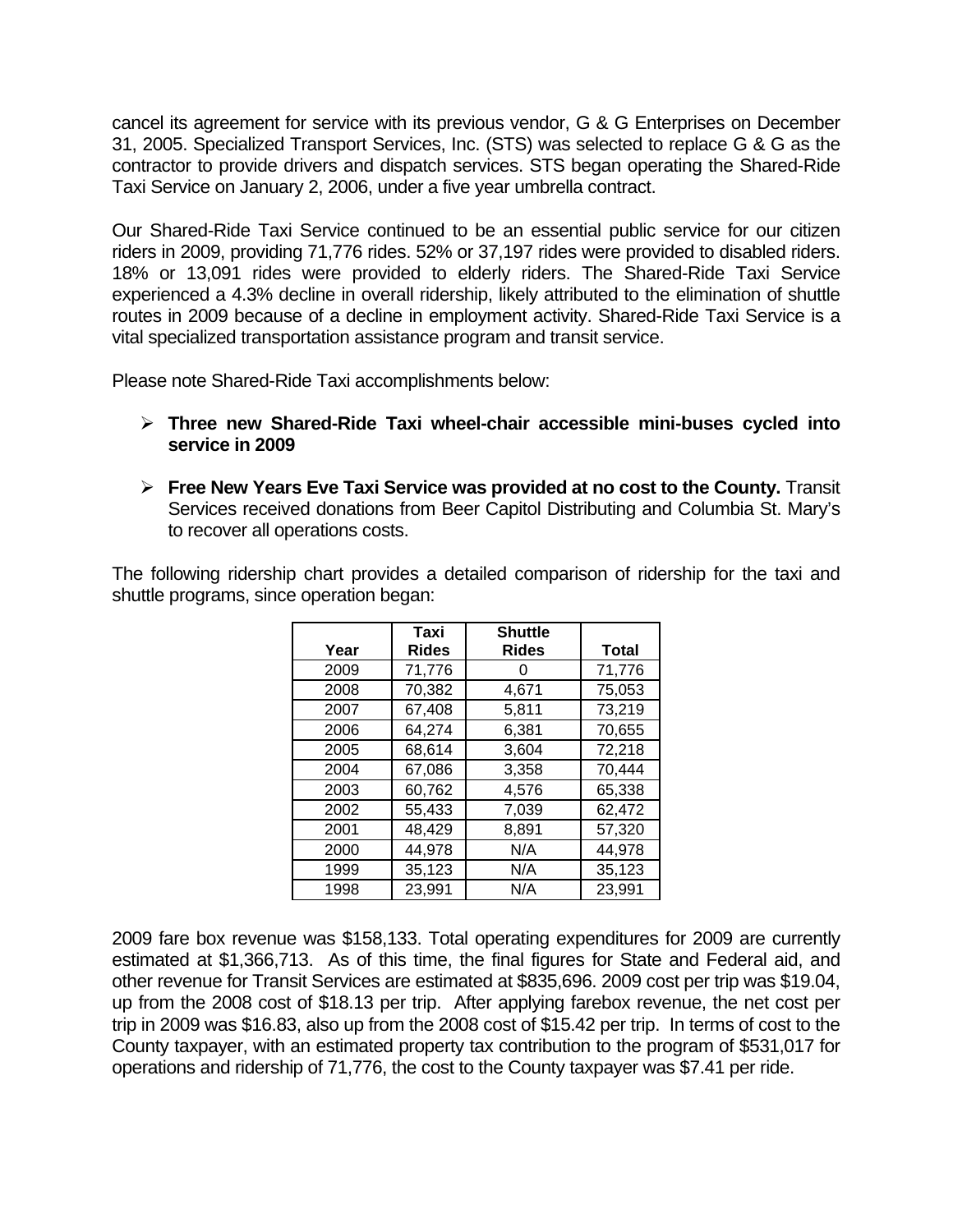## **Express Bus Service**

The Ozaukee County Express bus service began in August of 1996 and completed its thirteenth full year of operation in 2009. Ozaukee County currently contracts with Milwaukee Transport Services (Milwaukee County Transit System) to provide for the operation and maintenance our five Ozaukee County owned buses. After seeking proposals for an additional five-year agreement, Milwaukee Transport Services was again selected at the end of 2005 as the vendor to provide service for 2006-2010. In 2002, Ozaukee County purchased our five buses that are used for operation in the Express Bus service.

Please note Express Bus Service accomplishments below:

¾ **Five new ARRA funded bike racks were installed on each Express Bus.** Bike racks hold two bikes and allows our Express Buses to provide a more inter-modal transit service to our riders.

In 2009, 110,852 rides were provided, which is down 13.3% from the 2008 total of 127,836 rides. Express Bus service was only provided to Summerfest in 2009, but a record 21,515 rides were provided to Summerfest, up 13.62% over 2008. The following ridership chart provides a detailed comparison of ridership since program inception:

| Year | Ridership |
|------|-----------|
| 2009 | 110,852   |
| 2008 | 127,836   |
| 2007 | 113,981   |
| 2006 | 115,491   |
| 2005 | 100,981   |
| 2004 | 94,532    |
| 2003 | 106,721   |
| 2002 | 111,306   |
| 2001 | 91,641    |
| 2000 | 82,981    |
| 1999 | 83,106    |
| 1998 | 96,002    |
| 1997 | 80,308    |

Farebox in 2009 was \$241,233, a 7.3% decrease of the 2008 farebox of \$260,293. Final figures on expenditures for the Ozaukee County Express Bus for 2009 are currently estimated at \$1,158,608, resulting in a cost per trip of \$10.45, up 4.5% from the 2008 cost of \$10.00 per trip. After applying farebox revenue, the 2008 cost per trip is \$8.28, up 5.5% from the 2008 cost per trip of \$7.85. In terms of cost to the County taxpayer, with an estimated property tax contribution to the program of \$342,007 and ridership of 110,852, the cost to the County taxpayer was \$3.09 per ride.

Transit Services will continue to provide high quality transportation services for Ozaukee County residents traveling to and from Milwaukee, and traveling throughout the county. Both Shared-Ride Taxi and Express Bus service will be soliciting new five year request for proposals in 2010, as the current five year agreements come to an end. Transit Services